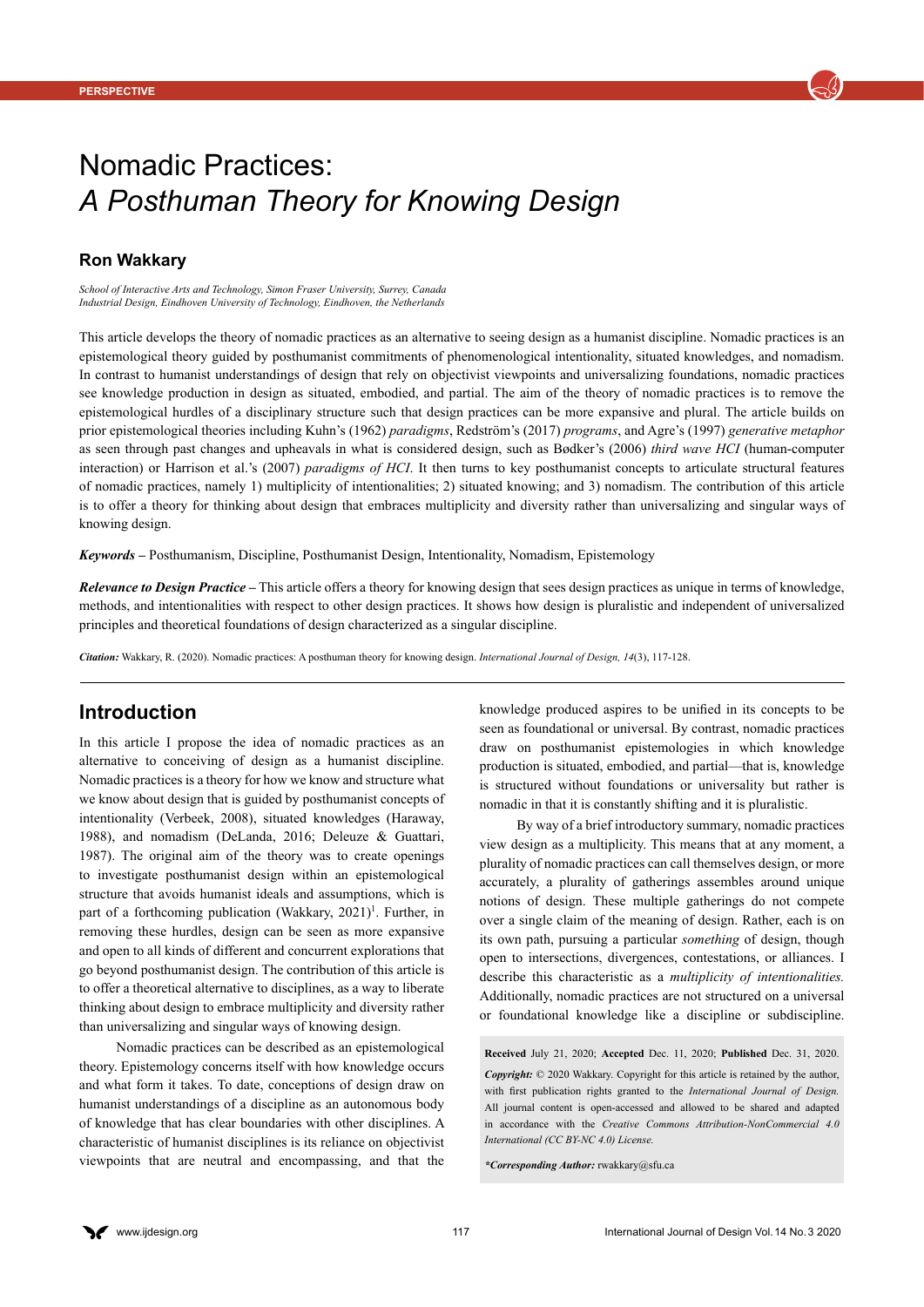Knowledge of a particular nomadic practice is situated within that nomadic practice. This means that there is no independent knowledge of design outside of any given nomadic practice, although each practice can overlap with others and collectively share what is known or has been accrued historically. I describe this characteristic as *situated knowing*. Lastly, nomadic practices are *nomadic*, as the name implies. This means that they are not about claiming domains or setting boundaries. Nomadic practices follow the somethings they design wherever they lead and, in this way, they traverse in parallel, almost always on the move. What makes a nomadic practice accountable is the quantity and quality of the gatherings around a particular something to design, or the ability to attract and create a shared intentionality. It is also accountable by who makes the claim that a particular nomadic practice is some kind of design, and not so much by the credentials of who makes the claim but that someone stands up to account for making the claim. Lastly, a nomadic practice is accountable for how it traverses the landscape and what it leaves behind.

For example, policy design as a nomadic practice is distinct from designing interactive products in that it does not hold the same concern for user experiences and related methods in any central way. It may traverse diverse territories of policy making from social justice issues to public health, crossing over into practices of epidemiology or economics in ways that could split into even more distinct though related nomadic practices. A nomadic practice of designing policy would attract different and diverse designers from those of interactive products. Its accountability would also be measured in vastly different ways. To rein policy design into a larger discipline of design or social science for that matter, such that it would need to conform to universalizing characteristics of either discipline, would be constraining and create unnecessary boundaries to available knowledge and past practices.

I start this article with a background discussion of related concepts and research. Then, I begin to develop the idea of nomadic practices by drawing on past attempts to reconsider disciplines that have been applied to design (Bødker, 2006; Harrison, Tatar, and Sengers, 2007; Redström, 2017), including *paradigms* (Kuhn, 1962), *programs* (Redström, 2017), and *generative metaphors*  (Agre, 1997). I then turn to reshaping key elements toward a *posthumanist* framing by drawing on philosophical ideas of intentionality (Verbeek, 2008), situated knowledge (Haraway, 1988), and nomadism (Deleuze & Guattari, 1987). Lastly, I detail the structural features of a nomadic practice that I outlined above. I conclude with some of the possibilities that nomadic practices offer those who gather around their notion of design.

**Ron Wakkary** is a professor in the School of Interactive Arts and Technology, Simon Fraser University, where he is the founder of the Everyday Design Studio (eds.siat.sfu.ca). In addition, he is a professor in Industrial Design, Eindhoven University of Technology in the Netherlands. Wakkary's research investigates the changing nature of design and human-computer interaction in response to new understandings of human-technology relations and posthumanism. He aims to reflectively create new design exemplars, concepts, and emergent practices of design that help to shape both design and its relations to technologies. Wakkary is the author of the book *Things We Could Design: For More Than Human-Centered Worlds* (MIT Press, 2021).

# **Background**

Before engaging the theory of nomadic practices, I will briefly explain what I mean by humanism and posthumanism in relation to design, as these are framing concepts for the motivation and idea of nomadic practices. Given the space, this will be a simplified explanation and so I encourage readers to look elsewhere for a fuller discussion of the relations between humanism and posthumanism (e.g., see Braidotti, 2013; Verbeek, 2011). I also will briefly discuss related efforts to rethink design epistemologically to put this effort in context alongside approaches of other design researchers and theorists.

Humanism is a longstanding project dating back to the eighteenth and nineteenth century Europe in which scholars reinterpreted the ideals of classical Antiquity and the Italian Renaissance. The project is the enlightenment of what it is to be human and the privileging of human reason and ideals by placing these at the center of knowing and shaping of the world. This has led to a pervasiveness of humanist thought that continues throughout the modernist era to infuse itself in ways I think and act, as it likely is for how you think and act. The posthumanist thinker Braidotti describes humanism as the dominant model for human civilization. It is a structuring force for cultural practices that makes it pervasive in almost all matters of human life, from political ideals to legal principles to educational practices (Braidotti, 2013). Formulating design as a body of knowledge is as much an outcome of humanism as any other discipline. Epistemologically, humanist assumptions determine both how we gain knowledge about design and how that knowledge is structured. Ontologically, humanist assumptions view design as exclusively a human matter and, in doing so, privilege human values and perceptions.

Posthumanism informed by feminist and post-structuralist thinking grew out of the non-humanist to anti-humanist perspectives of the student rebellions of the 1960s (Braidotti, 2013). This philosophical or critical posthumanism draws on Haraway's (1988) principle of relationality or the necessity to *think-with*. In contrast to privileging of humans, the commitment is to always think-with other humans and nonhumans. To conceive of humans independently and distinctly is simply not possible nor desirable. This relational thinking decenters humans as the privileged and exclusive point of reference for thought and action. At its simplest, posthumanism is humans sharing center stage with nonhumans. This view of posthumanism is vastly different from what is often referred to as transhumanism or techno-humanism. These views envision a technological becoming of humans in which new technologies create a greater perfection of what it is to be human (see Bostrom, 2005; Hayles, 1999; Kurzweil, 2000; Moravec, 1999; Pilsch, 2017). Transhumanism, as such, is an intensifying of humanism and so the opposite of posthumanism as I consider it.

Unsurprisingly, in my explorations of a posthumanist understanding of design (Wakkary, 2021), it is clear that the humanist assumptions of design leave little room for nonhuman views. The current paradigm of human-centered design is not the only reason for this. The normative function of a discipline is to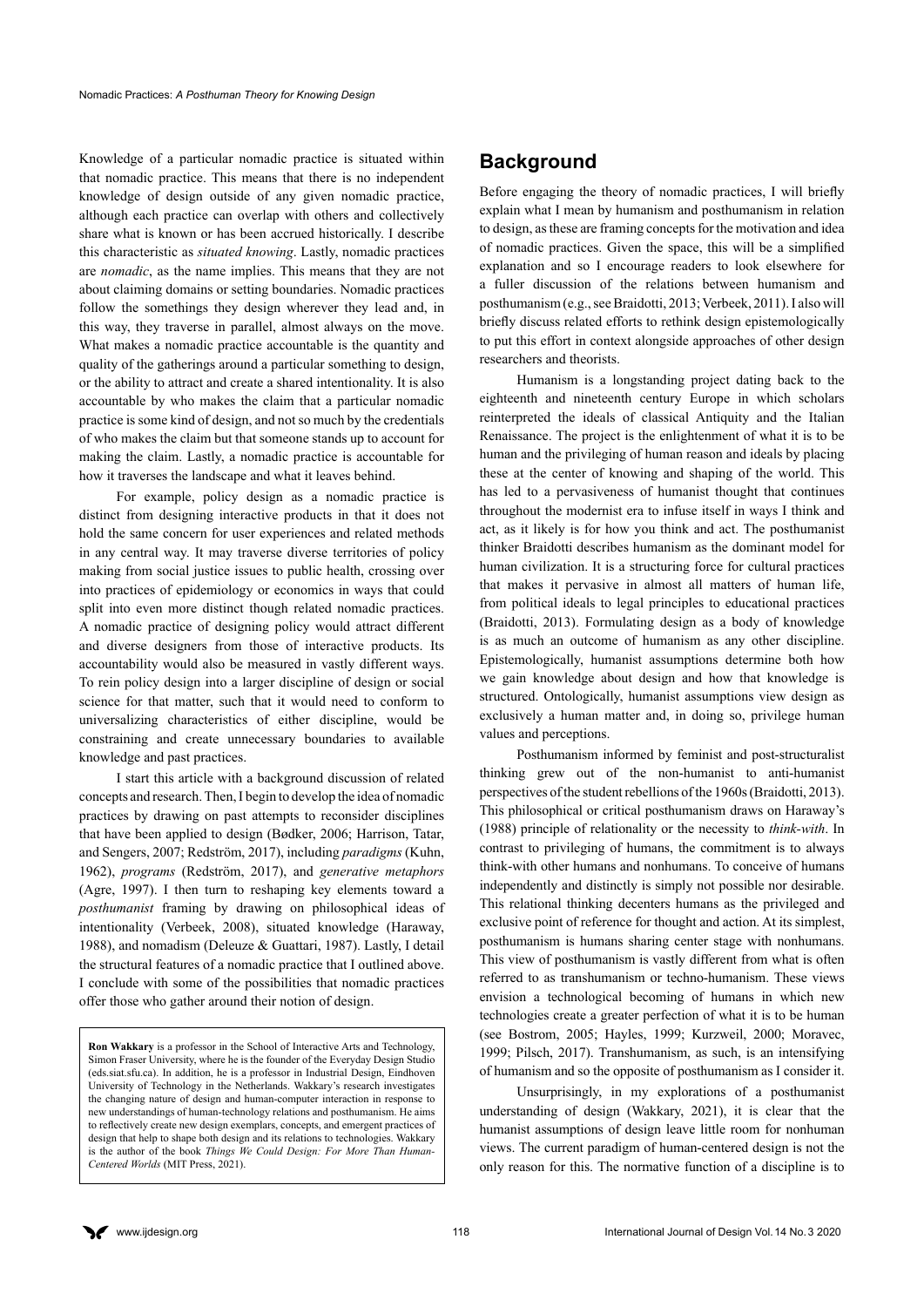establish foundational concepts and disciplinary boundaries. By virtue of defining what is a discipline it unavoidably excludes what it is not. But it is the aspiration of a discipline to be defined in universal terms that makes it truly exclusionary. Posthumanism, by contrast, puts little stake in foundational knowledge and even less so in universality. To know in posthumanism is a matter of relations that by virtue of making connections, seeking plurality, makes knowing expansive (or inclusionary) rather than exclusionary.

In addition to the ideal of universality, humanist disciplines rely on objectivist viewpoints to produce knowledge. What I mean by this is that it is assumed or implied that a neutral or unbiased position is possible and furthermore, available to any trained humanist, i.e., to not assume this position is to be biased or subjective. This objective view extends to a further aspiration of being all-encompassing or all-seeing from a particular perch on reality that in many respects is above-it-all or not of this world. By contrast, a posthumanist seeks active and ongoing positions of knowing within the limits of human subjectivity. In this sense, there is no neutral position available. Rather, a posthumanist is uniquely entangled with the world and in constant formation or becoming human as a way to know (Braidotti, 2013). Further, posthumanism is grounded in a materialist understanding, an acknowledgment of our deep entanglements with the world. As such, it assumes an embodied position that has no ability to rise above this world for an all-encompassing view.

The humanist position that I have simply sketched out here is not to be confused with the various approaches of the humanities from which much of the non-humanist to anti-humanist perspectives emerged. For example, such scholarship implicitly rejects disciplinary thinking, as many of its adherents embrace minoritarian positions of belonging to minor sciences or *studies* over disciplines (Braidotti, 2012; DeLanda, 2016; Deleuze & Guattari, 1987), whether science studies, feminist studies, technology studies, or animal studies. The positions of these thinkers avoid labels of subdisciplinary, multidisciplinary, interdisciplinary, or even transdisciplinary in a further disavowal of humanist precepts and ideals of knowing, a lesson that can be learned by designers and equally applied to the diversity of design practices.

Of course, design as a discipline is not monolithic nor undisputed. If anything, the discipline has been subject to ongoing critique, constant critical reflections, and a never-ending series of radical rebuilding. It is a short history full of upheavals and disruptions. I will describe some of these upheavals in detail in the next section as they played out in human-computer interaction (HCI) as paradigmatic change of the second to third wave HCI or generative metaphors of embodiment over mental cognition. I could have easily chosen one of the many such changes that have occurred over and over, such as the shift to reflective practice from technical rationality (Schon, 1984), or the move to a design cognition of designerly ways of knowing from design as a science (Cross, 2006), or the semantic turn toward human-centered design from technology-centered design (Krippendorff, 2006). More recently, adherents have argued for an ontological design (Escobar, 2018; Fry, 1999) or feminist correctives of the ongoing reformulations of the foundation of design (Rosner, 2018).

Lastly, posthumanism, non-humanism, and related philosophies of technology that I draw on here are not new discussions within design. For example, there is a vibrant and wide ranging discussion that includes agential realism (Frauenberger, 2019), Anthropocene (Light et al., 2017), human-machine configurations (Andersen et al., 2019; Devendorf & Ryokai, 2015; Leahu, 2016), material aesthetics (Van Dongen, 2019), natureculture (Liu et al., 2018; Smith et al., 2017), object ontologies (Encinas et al., 2020; Lindley et al., 2017), postanthropocentricism (Devendorf et al., 2016; DiSalvo & Lukens, 2011), technological mediation (Hauser, 2018; Hauser et al., 2018; Pierce & Paulos, 2013; Wakkary et al., 2018; Wiltse & Stolterman, 2010), and thingcenteredness (Giaccardi et al., 2016; Oogjes & Wakkary, 2017; Wakkary et al., 2017).

This article is a contribution to the ongoing discussion of humanist thinking in design and its alternatives. It builds on this work but, moreover, aims to address the challenge of implicitly or explicitly universalizing a given position. More to the point, the theory of nomadic practices is an attempt to formulate an expansive and pluralistic conception of design practices.

# **Paradigms, Programs, and Generative Metaphors**

The development of nomadic practices begins with drawing on prior ways of reconceptualizing science, technical practices, and design. These include paradigms (Kuhn, 1962), programs (Redström, 2017), and generative metaphors (Agre, 1997). There are many characteristics and elements to be taken from these approaches that I will expand on and some shortcomings that, for my aims, I will address.

#### **Paradigms**

Paradigms or paradigm shifts argued by Kuhn (1962) are a radical rethinking of science and progress. It recasts the development of science from being a progressive trajectory of increasing approximations of scientific truths to a series of disruptive breaks between different scientific paradigms. A paradigm, according to Kuhn, is an exemplar in science, such as Ptolemy's calculations of planetary movements, Newton's laws of motion and gravity, or Maxwell's theory of the electromagnetic field. These paradigms, in a given period, provide the theoretical beliefs, values, instruments and techniques to solve scientific problems. The capacity for a paradigm to contribute to scientific problem-solving is what Kuhn refers to as a period of *normal* science. Here, for a given time, the goals, theories, and experimental approaches to science adhere to the paradigmatic theory in a cumulative and productive fashion that we tend to think of as scientific progress.

Kuhn's radical departure is to make the case that stable periods of *normal* science come to an abrupt end in a *revolution*  phase—a crisis in which scientific *anomalies* of a time, unassailable by the paradigm of the day, come to seriously undermine the existing paradigm. For example, Maxwell's mathematical discovery of electromagnetic waves and continuous fields changed interpretations of reality based on the physics of material particles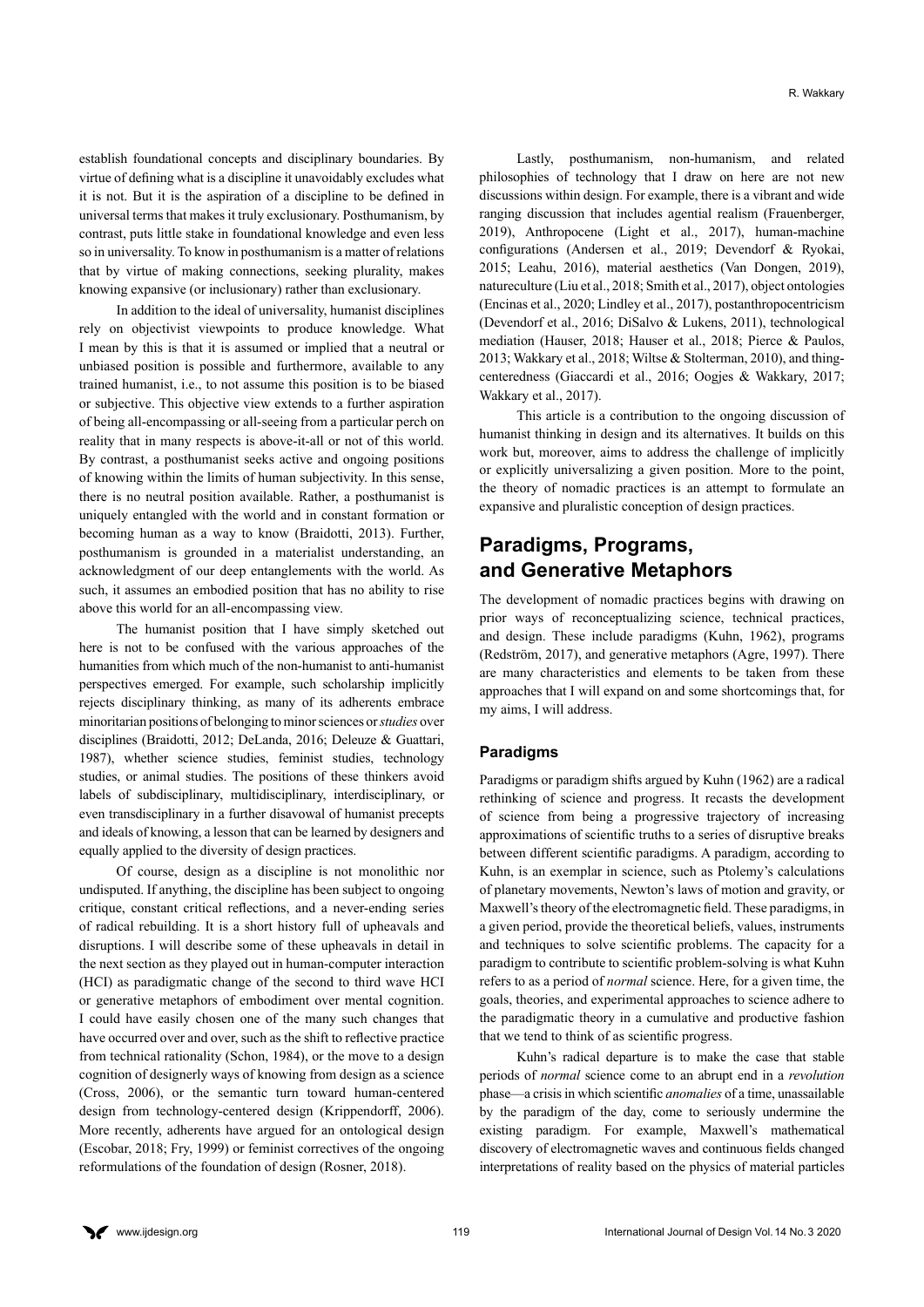in mechanical movement to one of waves and fields. The shift from one paradigm to another is disruptive rather than cumulative. The subsequent paradigm, in the example above, swept aside Newtonian theories. The observable and empirical approaches of Newtonian physics gave way to a new order of mathematics and postulations of the directly unobservable, like radio waves and the speed of light. The importance of this formulation is that paradigms are in Kuhn's view, incommensurable—meaning that there is little in common when it comes to measuring and assessing theories from different paradigms. Herein lies the rejection of scientific development as the cumulative building on earlier theories and, with each progressive theory, a closer approximation to scientific truth. In contrast with Popper's (1959) ideas of falsifiability, in which a good theory is one that can be refuted, Kuhn argued that the revolutionary phase is not a rational process. Rather, the revolutionary phase is wildly open to competition among different and incompatible ideas.

In design and HCI, the concept of paradigms is put to good use in Bødker's (2006) *When Second Wave HCI Meets Third Wave Challenges.* Bødker characterizes the development of the field of HCI as a succession of waves. In particular, she addresses the rise of a "third generation or wave, that one might identify as a break with the second wave, theoretically and technologically" (p. 1). She characterizes the second wave as HCI and design's focus on designing technologies in work settings for communities of practice. This wave opened design and HCI to sociological perspectives. Bødker identifies anomalies or unsolvable puzzles, to use Kuhn's terminology, in second wave HCI as challenges of a burgeoning third wave. These challenges are, broadly, the wider use contexts, applications, and settings for technology that moved beyond the workplace to homes and everyday settings. This shifted the concern of the field to cultural, emotional, and experiential aspects of technology and use. And in many respects, the challenges invert second wave concerns into matters of: "non-work, non-purposeful, non-rational, etc." (Bødker, 2006, pp. 1-2). A good example of the shift from second wave HCI is the *prayer companion* by Gaver et al. (2010). The *prayer companion* is a bespoke device in the form of a Tau cross that scrolls news items on a display to offer resources for prayer life of cloistered nuns. Attention here is given to exploring spiritual experiences through computation, rethinking broad categories of *aging or elderly*, and opening the design of digital artifacts to materiality, aesthetics, ambiguity, and interpretations of use.

The idea of second and third waves of HCI shows well the constructive nature of paradigms. Characterizing the field as successive waves, it describes new values and shifting foci without having to argue against progress or ideal truths. The incommensurability of paradigms is seen as a series of successive waves within the discipline, in which the latter wave replaces the previous wave. The incommensurability of paradigms holds the benefit of challenging humanist ideas of progress as ways of understanding disciplines. However, the successive winning out of a new dominant paradigm does little to shake free the disciplinary model of a foundational and territorial organization of thought and action. For a step in this direction, I turn to the idea of programs as developed by Redström (2017).

#### **Programs**

In *Making Design Theory*, Redström (2017) addresses a central shortcoming of a disciplinary approach—foundational knowledge. He does this by arguing that the disciplinary foundation for design should be dynamic and transitional rather than stable. The key concept in this ongoing reflexive change in design is a *program*. In some respects, he normalizes the *revolution* phase of paradigms by adding the idea of programs as a purposeful and experimental mechanism for critical reflection on the foundations of a discipline. Programs are sets of beliefs and design ideals that encapsulate and foreground a particular worldview of designing. In this way, they can guide the design actions and thinking of designers within a program.

The real potential of programs is when there are multiple concurrent and competing programs operating within the discipline of design. This affords the possibility of looking at programs from the *outside*, as a matter of difference, in order to reflect on what else designing could be. It allows a form of meta-reflection that enables progressive change. A good example of a design research program is Redström and Hallnäs' work (2001) on *slow technology*. The worldview experimented with a what-if agenda, that designed technologies to create moments of reflection and mental rest rather than increasing performance and efficiency. The program continues through to recent work that emphasizes temporality and pace equally if not greater than functionality. For example, the *Photobox* by Odom et al. (2014) is an antique oak chest that encases a printer that randomly prints four or five photos a month from an owner's Flickr archive. The infrequency of a print, the lack of control by the user, and the fact that the photos are hidden from view make the experience of the technology one of anticipation, reflection, and surprise. Here, a program offers a vehicle for a purposeful and critical examination of foundational concepts for design, namely usability and productivity—through designing alternative *slow* technologies.

Redström adapts Lakatos' idea of *programme* (and changes the spelling to program), which was in part a response to Kuhn's paradigms (Lakatos, 1976). Lakatos' programme is meant to reconcile Popper's theory of falsifiability, discussed earlier, with Kuhn's (1962) less rational and more evolutionary idea of how competing theories lead to a new paradigm. In Lakatos' view, science is supported by collections of theories that individually may be proven false, but, as a collection, are in practice irrefutable until the whole collection is proven otherwise. This collection of theories forms a programme that is implied to be an evolving foundation for a new paradigm (Lakatos, 1976).

In Redström's hands, programmes go through a degree of radical change. He situates his adapted version of programs within the discipline of design as a mechanism to destabilize the discipline. This is in contrast to Lakatos, who saw change as a stepwise approach toward a unified foundation for science. Redström sees this stability as highly problematic for design and needing to be actively defended against. Stable theories are problematic because design is concerned with producing contingent and provisional knowledge in the form of *products, concepts, and structures* rather than laws and absolute measures. Redström argues that fluid and conflicting foundations are better for exploring possible realities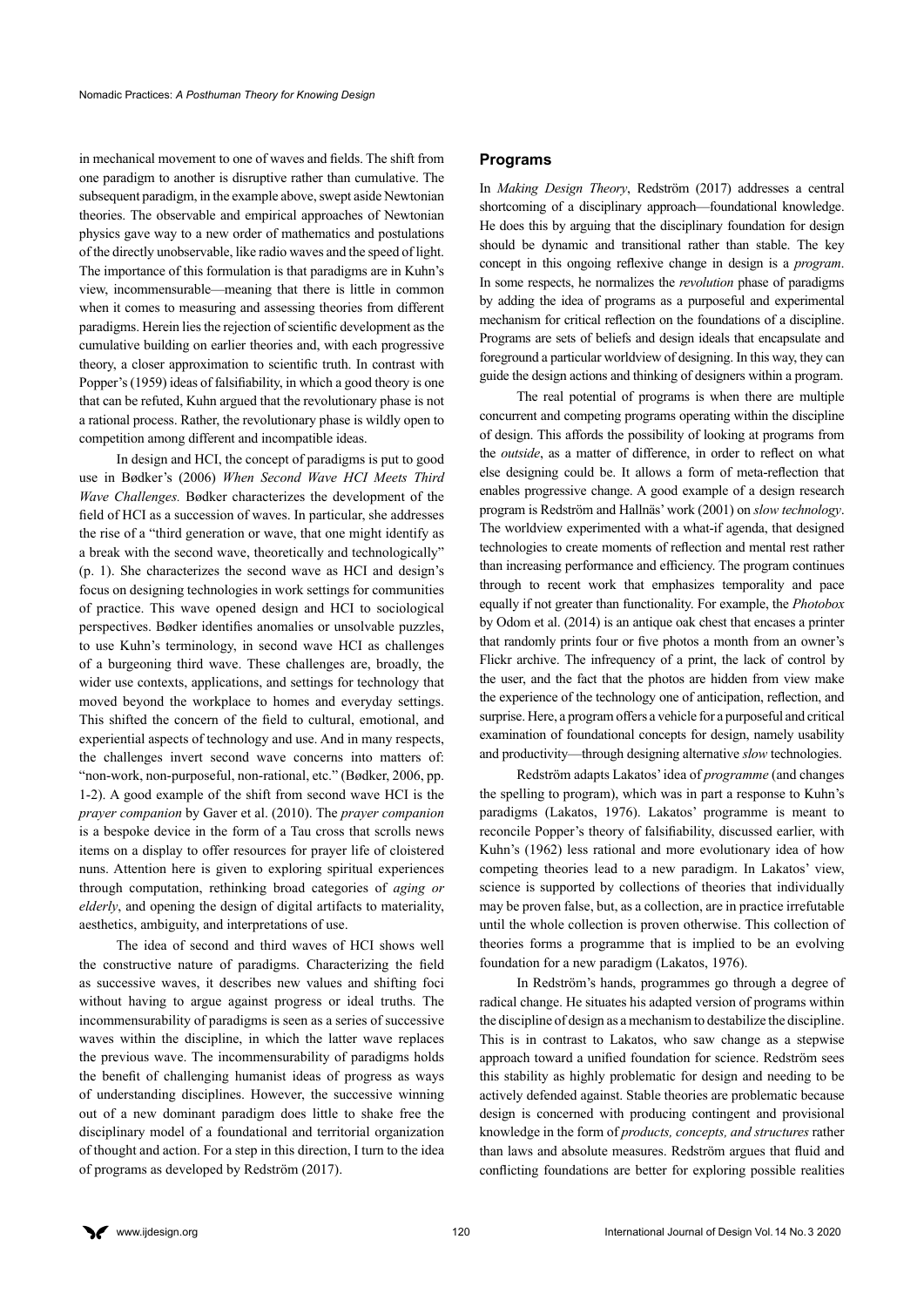through design. With Redström, programs are assigned the role of experimenting with and generating alternatives that productively challenge and destabilize the discipline of design, as is the case with slow technology.

There is much that is valuable here for nomadic practices. Redström makes the difficult maneuver of adapting the epistemological language of natural sciences to design, which is a very necessary move for nomadic practices. Equally important is the concurrency of programs that creates a field of alternatives which may align or contradict in different ways. Redström applies this as a way to reflexively maintain a transitional theoretical foundation for a discipline. As I will explain later, an important feature of nomadic practices is the establishment of interweaving trajectories of design or distinct perspectives on what it is being designed, which extends Kuhn's incommensurability into parallel rather than sequential movements.

Programs are a step away from the disciplinary stasis of paradigms. The idea of transitional theoretical foundations unsettles the ground of design as a discipline, but does it go far enough? Redström keeps the notion of design as a discipline and a singular theoretical foundation however kept unstable. In further distancing from disciplinary structures to conceive of design, I look to Agre's (1997) concept of *generative metaphors* that eschews the paradigmatic idea of disciplinary foundations.

#### **Generative Metaphors**

Agre (1997) develops the idea of generative metaphors to make the case for what he referred to as a *critical technical practice*. He argues that such a critical technical practice is necessary to shift from the underlying Cartesian rationalism in computer modelling and artificial intelligence (AI). Agre's idea of a critical technical practice implicitly draws on Kuhn's rejection of progress and ideal truths, but explicitly rejects Kuhn's disciplinary framing of paradigms and foundational knowledge:

A critical technical practice would not model itself on what Kuhn (1962) called *normal science*, much less on conventional engineering. Instead of seeking foundations it would embrace the impossibility of foundations, guiding itself by a continually unfolding awareness of its own workings as a historically specific practice. It would make further inquiry into the practice of AI an integral part of the practice itself. It would accept that this reflexive inquiry places all of its concepts and methods at risk. And it would regard this risk positively, not as a threat to rationality but as the promise of a better way of doing things (Agre, 1997, pp. 9-10).

In rejecting Kuhn's disciplinary thinking, Agre focuses on the idea of technical practice. A technical practice is understood as historically specific, rather than autonomous, as one might see a discipline. A technical practice is also concerned with *building* as a distinct activity, in the sense of making and constructing entities like software (Agre, 1997). The framing of concepts and methods, as practice, moves the discussion further from under the shadow of disciplinary science as the ultimate reference point for ways of knowing. The radical nature of critical technical practice is, as

Agre states, to commit to a reflexive inquiry around a practice. And further, this reflexivity is willing to scrutinize and jeopardize the very concepts and methods that make up the practice. In thinking about how to guide a reflexive inquiry of one's own practice, Agre develops the idea of *generative metaphors.* 

Agre (1997) draws on Schön's (1984) idea of utilizing metaphors, the *stories* of a field that drive inquiries in research, as a way to understand the *social reality* of a given practice. For example, using the idea of a network of connections and nodes as a metaphor for society would be a generative metaphor. Agre describes a generative metaphor as "an open-ended mapping from one discursive domain to another (economics and physics, reproductive physiology and cultural gender roles, evolutionary biology and social structures), and a metaphor is 'generative' in the sense that a research community can extend its own discourse by carrying one element after another through the mapping" (p. 34). Generative metaphors cross the boundaries of *discursive domains*, like social sciences and computer science in the example above. They are orthogonal in that a metaphor can *carry* thoughts and actions across the various disciplines to extend a given discourse, for example network topologies as an analysis for social bonds.

Another idea that draws on Schön is that a generative metaphor mutually shapes what deserves attention within a practice and how that attention should be structured theoretically and methodologically. For example, Agre (1997) saw in cognitive science the generative metaphor of *mentalism*, in which the human mind acts like an internal information processor, computing stimuli and perceptive data to reason on external responses and behavioral actions in the world. The then current theoretical and methodological formulations of cognitive science were clearly structured by the metaphor of an interior computing mind. The greater concern for Agre was what future trajectory lay in store given the hold of this metaphor. In the mode of reflexive inquiry, he counters with a generative metaphor of *interactionism*—that is mutual involvement, participation, and reciprocal shaping between humans and their environment.

The mutual naming and framing of concerns by generative metaphors reveals how the selection of a metaphor for attention shapes the actions of those in the practice. The worldview of the generative metaphor is put into practice, so to speak, by determining what that practice is and what it will become, similar to Redström's programs. And, as Agre articulates, as a consequence any given generative metaphor places other concerns at the margins of the practice. In a cognitive science practice based on the *mentalist* metaphor, embodied and contextual concerns are set at the margins. Agre's real concern is that without a critical awareness of how generative metaphors work, what is at the margins remains invisible to the field, and hence no alternatives arise to shift a practice away from a problematic direction or eventual stasis and repeating of itself. Hence the need for a critical technical practice that is able to diagnose and deconstruct the underlying generative metaphor that "will have an utterly pervasive influence on the techniques, methods, and priorities of a field" (Agre, 1997, p. 47). The *modus operandi* of a critical technical practice is to provide alternative generative metaphors,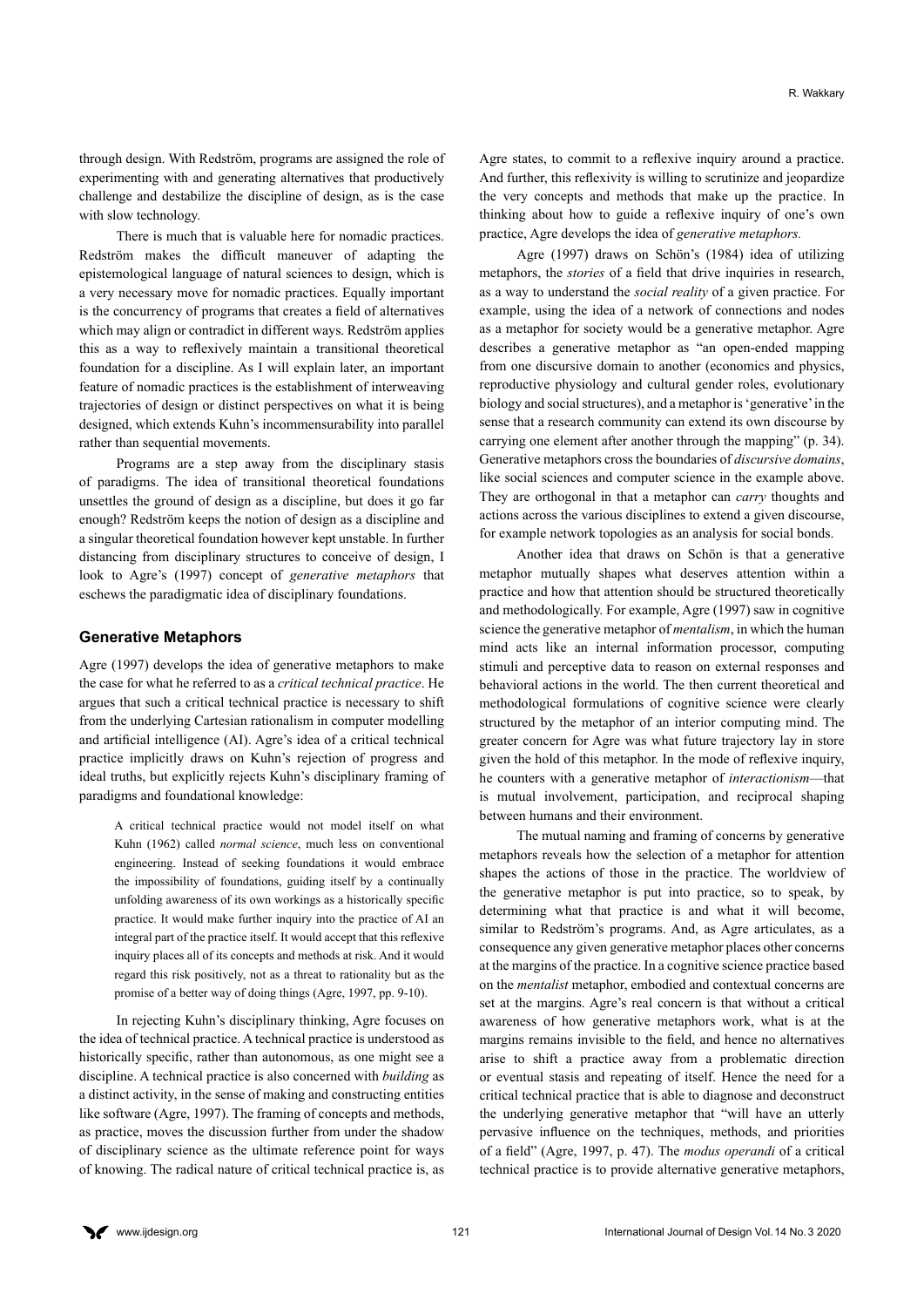by starting with what is relegated to the margins, and then doing the hard work of developing new techniques, methods, and priorities that can enable a shift of concerns from margin to center.

The applicability of generative metaphors to design practice is evident in the work of Harrison, Tatar, and Sengers (2007) in "The Three Paradigms of HCI." These authors use Agre's (1997) approach to address many of the same issues in HCI that Bødker (2006) discusses in her paradigms of second and third waves. Notwithstanding the use of the word paradigm, Harrison and colleagues use generative metaphors as a way to articulate the state of HCI at the time and its possible future trajectory. They deconstruct the practices of HCI into different generative metaphors of interaction, allowing them to further analyze the field as different *centers* and *margins* of concerns. Based on this analysis, they argue for an intervention through a third generative metaphor of *situated perspectives*, in which situated and embodied interactions, which were formerly marginalized by metaphors of mind and information processing, take center stage. In this case, it is evident that the critical work of deconstructing dominant metaphors and the seeking of alternatives can begin with paying attention to what is marginalized within any generative metaphor of the practice. Further, as Harrison et al. make clear, multiple generative metaphors may co-exist signaling a potential plurality of practices. A recent example of this approach is *Being the Machine* or what is also known as *Redeform*, by Devendorf and Ryokai (2015). *Being the Machine* is a 3D printer in which the human user becomes in effect the printing head guided by a digital system. The system is a deconstruction of the dominant metaphor in digital fabrication of molding passive matter into an ideal abstract form represented in a computational model. Ingold (2011) views this approach as *hylomorphic*, a process that renders matter as inert and passive. In opposition, Devendorf and Ryokai (2015) adopt Ingold's notion of the *non-hylomorphic* that sees materials and materiality as active and lively, equally shaping the fabricated form as a matter of process and flow.

The contributions of generative metaphors to the development of nomadic practices are substantial. Generative metaphors separate practices from foundational knowledge. Their own emergence is historical, and, in this sense, they inherit disciplinary practices without the structures. They argue that knowledge and methods are self-contained in practices. Lastly, generative metaphors can co-exist and operate across disciplines in ways that extend the discourse of a given practice and can be seen as nomadic.

# **Toward a Posthumanist Epistemology for Design**

Across paradigms, programs, and generative metaphors there are many characteristics and elements to build on in developing nomadic practices, especially by augmenting and refining these aspects through posthumanist commitments. Key among these elements is what I see as the making of practices, practices without foundations, and practices as transversals.

*Making of practices*. Agre (1997) is indebted to Schön's (1984) definition of *practice*, as a form of knowledge production in its own right rather than an application of disciplinary knowledge external to the practice. Schön famously argued that professions like engineering are reflective practices with their own epistemological and methodological grounding, rather than technical extensions of the disciplines of Physics and Mathematics. The distinct grounding of practices arises from their situated and embodied natures that privilege experiences and contexts over laws and principles. This relation to experience, makes the practitioner of the practices explicit. In Agre, this arose as the *naming and framing*, which Schön sees as the mutual shaping of the practice and practitioner, whereby what is attended to by a practitioner shapes the practice and in turn the practitioner.

*Practices without foundations.* Agre (1997) and Redström (2017) do the valuable and difficult work of adapting reconceptualizations of science to technical practices. In doing so, their formulations of practice take on a critical relation to the idea of foundations, the theoretical concepts and assumptions of a given practice. Redström's program aims to destabilize the foundations of design, to keep theories and assumptions of a discipline in a transitional state. This, in Redström's view, is a better fit with the contingent nature in which knowledge is produced in design. Agre eschews foundations and disciplines altogether to focus on practice. Practices in Agre are a social construction that can be continually deconstructed like a literary text. Like any text, a practice has a coherent story or a dominant narrative that can be undone by parts of the narrative that are excluded and put to the margins.

*Practices as transversals.* Redström and Agre take advantage of the incommensurability of Kuhn's paradigm to emphasize pluralism and movement of competing notions of design. Redström describes programs as mechanisms to productively destabilize disciplines, keeping them from stasis. This destabilization is most effective when multiple programs co-exist in a critical relation to each other and the original foundations of design. Generative metaphors are freed from any relations to a foundation and so can also coexist. In place of foundations, they are structured as a dynamic of center and margins, in which the exclusionary force of the main metaphor creates alternatives at the margins of a practice. And, through critical intervention, what lies at the margins can eventually take center stage.

These aspects of making practices—practices without foundations, and practices as transversals—are elements to build on. However, there are shortcomings that will also need to be addressed. The mechanics of generative metaphors is center to margins, which creates a dualism that in many respects is unnecessary and potentially too reactive. Another shortcoming to address is that the multiplicity of programs and generative metaphors are a fixed and hierarchical relationship between critiques to foundation or margins to center. This type of fixed relationality is not, in a sense, relational enough.

# **Intentionality, Situated Knowledge, and Nomadism in Nomadic Practices**

In this section, I will introduce posthumanist concepts that will help shape this discussion further and set the theoretical scaffolding in place for nomadic practices. In particular, I will discuss the postphenomenological ideas of intentionality to support ideas of embodied variations (Verbeek, 2008). To draw out and make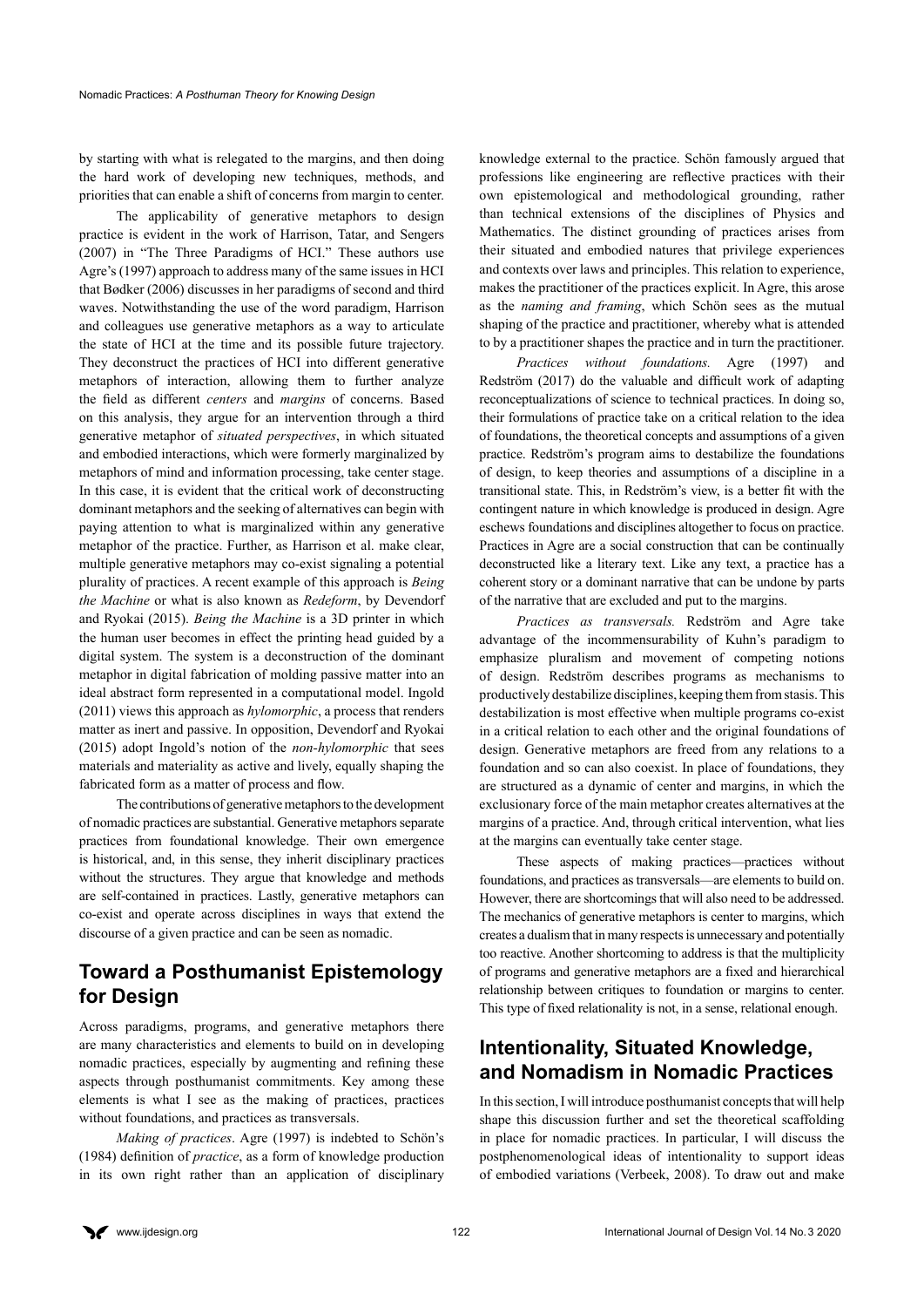good on the idea of a practice without foundations, Haraway's (1988) feminist perspective on objectivity and situated knowledge will be invaluable. And, to set the terms for a non-disciplinary structure, the element of practices of transversal opens the door to multiplicity and movement that can be further refined through Deleuze and Guattari's (1987) ideas of nomadism.

#### **Intentionality of Nomadic Practices**

In phenomenological terms, humans, as a notion, cannot be seen in isolation but rather in relation to the world. Intentionality, in the phenomenological tradition of Husserl and Merleau-Ponty, is the central concept by which to understand the relationship between humans and their world (Verbeek, 2008). The importance here is that the way in which we are directed toward reality constitutes ourselves and the world together:

Humans are always directed toward reality. They cannot simply "think," but they always think *something*; they cannot simply "see," but they always see *something*; they cannot simply "feel" but always feel *something*. As experiencing beings, humans cannot but be directed at the entities which constitute the world. Conversely it does not make much sense to speak of "the world in itself" either. Just like human beings can only be understood from their relation with reality, so can reality only be understood from the relation human beings have with it. The "world in itself" is inaccessible by definition, since every attempt to grasp it makes it a "world for us," as disclosed in terms of specific ways of understanding and encountering it. (Verbeek, 2008, pp. 388-389)

Phenomenological intentionality is distinct from the more general meaning of intentionality, which is to form intentions or set goals. Rather, phenomenological intentionality illuminates the way experience is structured, through our embodiment, situatedness, and contingencies. This creates a relationality that shapes what we make of the world and in turn this experience shapes us. This shows intentionality to be bidirectional: The designer shapes the *something* designed as it in turn shapes the designer. Intentionality also reveals that the subject-object is not only mutually constituted but variant. In this way, designers are formed by what they design in ways that can vary; as such, however we constitute the designer, intentionality is not only relational, but composed of differences and differently structured experiences of the world.

The importance for nomadic practices is that we can begin to see practices like design as formed by different intentionalities that constitute different types of designers designing differently. In other words, we cannot see *designers* as simply *designing* but rather as designing *something*. Equally, we cannot see *design in itself* but rather only in relation to *designers designing something*. And that *something* is structured in different ways that are embodied, situated, and contingent—meaning that designers as well, as a matter of co-constitution, are also relational and multiple. Nomadic practices begin with the principle that designers and what is designed are multiply fashioned in numerous variations that are both coherent within and through intentionality.

#### **Situated Knowledge of Nomadic Practices**

In my discussion of paradigms, programs, and generative metaphors, I hope to have mapped an alternate route around disciplinary structures toward a concept without foundations, hierarchies, and the claiming of territory for describing the variant knowings and actions of a given design. As discussed earlier (see *Background* section), disciplines operate within an illusion of a total and self-autonomous body of knowledge. Such a body is attended to by disciplinarians who occupy a seemingly objective and therefore a truly uninhabitable perch to police, govern, and monitor the foundations and perimeters of the discipline (see Krippendorff, 2016). Haraway (1988) famously and simply calls this a *god trick*. That is the *promising vision from everywhere and nowhere equally and fully.* She argues against the transcendent or objective models of knowing by offering a localized understanding of knowing referred to as *situated knowledge*. This is described as an embodied objectivity that is accountable by virtue of making clear that knowers are situated, in a particular and local position, relative to what is known and to other knowers. And this localized embodiment, the perspective of the knower, is reflected in the knowledge created and in *how* that knowledge is created. Situated knowledge makes unavoidable the limitations of knowing given the knowing subject in every case is a result of differences, contingencies, embodiments, and incompleteness, while, at the same time, these situated knowledges collectively form a *radical multiplicity* of knowledge.

Yet, not wanting to give in to relativism or give up on reality or the spirit of objectivity, Haraway (1988) positions an embodied and visible knower in place of an all-seeing invisible knower as a measure of credible knowledge. This turns objectivity into a matter of accountability. This accountability arises from the visible knower being made present in the process of knowing. Further, as a result of the perspectivism of the situated knower, an additional and necessary accountability comes into play, taking the responsibility that any interpretations of reality are partial and incomplete, and gaining trust by acknowledging this limitation. In situated knowledge, objectivity is not derived from neutrality in knowing. For Haraway and feminist thinking there is no desire for a *theory of innocent powers to represent the world*, a desire that marks humanist and masculine ideals of objectivity. Feminist objectivity, in this way, embraces knowing in its multiplicity:

Subjectivity is multidimensional; so, therefore, is vision. The knowing self is partial in all its guises, never finished, whole, simply there and original; it is always constructed and stitched together imperfectly, and therefore able to join with another, to see together without claiming to be another. Here is the promise of objectivity: a scientific knower seeks the subject position, not of identity, but of objectivity, that is, partial connection. There is no way to *be* simultaneously in all, or wholly in any, of the privileged (i.e., subjugated) positions structured by gender, race, nation, and class. (Haraway, 1988, p. 586)

Situated knowledge dismantles the assumption that through the rigors of technique and method, or conversely through the politics of identity, the all-seeing position is achieved and only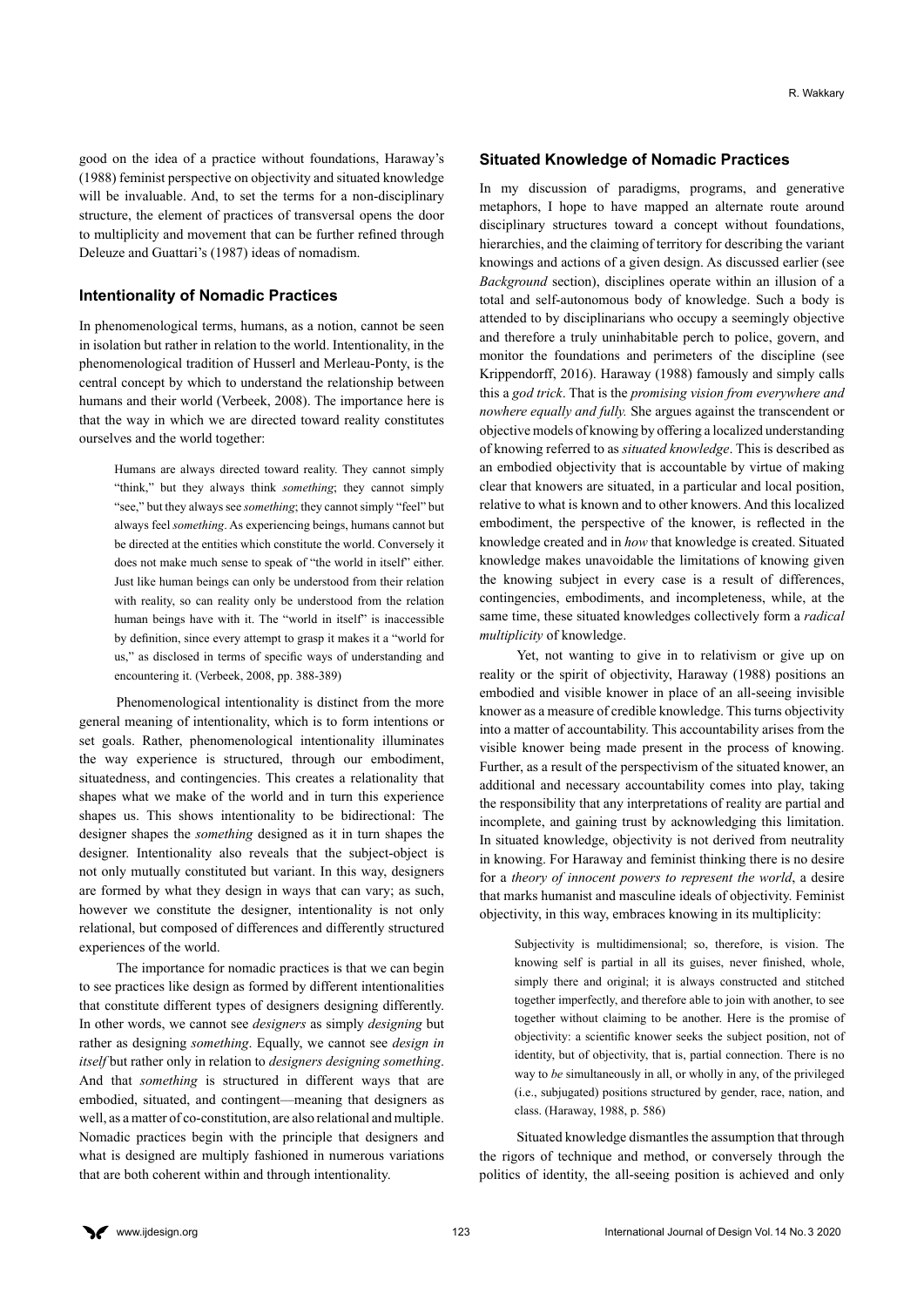from this vantage point can claims be made on what is true and needs to be known. The assumption of who can claim to know is dismantled. In situated knowledge, the claim to know is not a privileged position but is privileged as the way to know: "So, with many other feminists, I want to argue for a doctrine and practice of objectivity that privileges contestation, deconstruction, passionate construction, webbed connections, and hope for transformation of systems of knowledge and ways of seeing" (Haraway, 1988, p. 584). And, within this multiplicity of limited and contradictory claims, there is the ability to *join with another*, or as Haraway puts it, a *positioned rationality*—which is "the joining of partial views and halting voices into a collective subjective position" (p. 590). Positioned rationality is not about resolution or *claiming to be another* but about making collective claims of knowing.

The importance of this discussion is that understanding design from the perspective of situated knowledge also opens design to being understood in multiplicity. The issue is not which claims are truer toward an ideal notion of design but rather that all claims about design that hold an embodied objectivity are accountable claims for what in a collective fashion—with all the contradictions and partial knowing intact—is a collective design. The value of the claims can be seen in the visions and productive interpretations of how we know and see design.

#### **Nomadism in Nomadic Practices**

Nomadism is central to the idea of nomadic practices by supporting and pushing further the notion of practices as transversals. Up to this point, I have discussed the principle of intentionality as the binding of subject-object or designer-designed together in ways that not only structure what each means but which are open to a multiplicity of variations. Situated knowledge makes explicit the perspectivism behind ways of knowing. It also shows that this plurality of perspectives does not atomize the meaning of design into unrecognizable bits of relativism. Rather, through *positioned rationality* a collective subjective view of design emerges that accounts for the embodied knower or knowers of design. Yet in a design without foundations or fixed definitions, how do we understand what form these alternatives take and what features they hold?

To answer these questions, I draw on Deleuze and Guattari's (1987) *nomadism*. They often speak of opposing poles on a spectrum including, for example, the territorialized and deterritorialized. Aldea (2014) concisely illustrates nomadism as a spectrum of orders between sedentary and nomadic:

Under the sedentary order, exemplified by the image of agricultural land, distinct parcels of land are distributed to determined groups of people. Areas of land are divided and demarcated, in order that the ownership of the land is clear. Any movement across sedentary land is defined by borders and boundaries: as you move from one distinct place to another, from field A to field B, roads and walls determine the route you have to take. In contrast, under the nomadic order, exemplified by the image of the desert, a number of people are scattered across an expanse of land, without clear borders or exclusive ownership. The route from point A to point B is not determined in the same way as under the sedentary order. Rather, stopping places are subordinated to the journey itself: meeting places, encampments, watering holes instead of fields, cities, castles.

Deleuze and Guattari (1987) use this language of territories and movement to describe an array of organizations from political systems to the military and to the sciences. Deleuze and Guattari offer an illustrative example by comparing the games of chess and Go (see Figure 1). Both are strategy games. Social structures of differentiated power are represented in the chess board pieces, including kings, queens, knights, and lowly serfs or pawns. The object of chess is to *kill* or remove your opponent's pieces from the board. Go is abstract, without representations or structures, and so the pieces are typically either white or black. The aim of Go is to surround and occupy more territory than the other player.

The sedentary order in Deleuze and Guattari is typically associated with *the State* or organizational authority. Chess is a game of the State, not only historically but structurally as well. Chess pieces are, to use Deleuze and Guattari's term *coded*, meaning they have intrinsic properties or an internal nature that defines them in terms of movements, actions, and capacities. These codes are unchangeable. For example, a knight piece is



**Figure 1. Chess board** (left) **and Go board** (right)**.**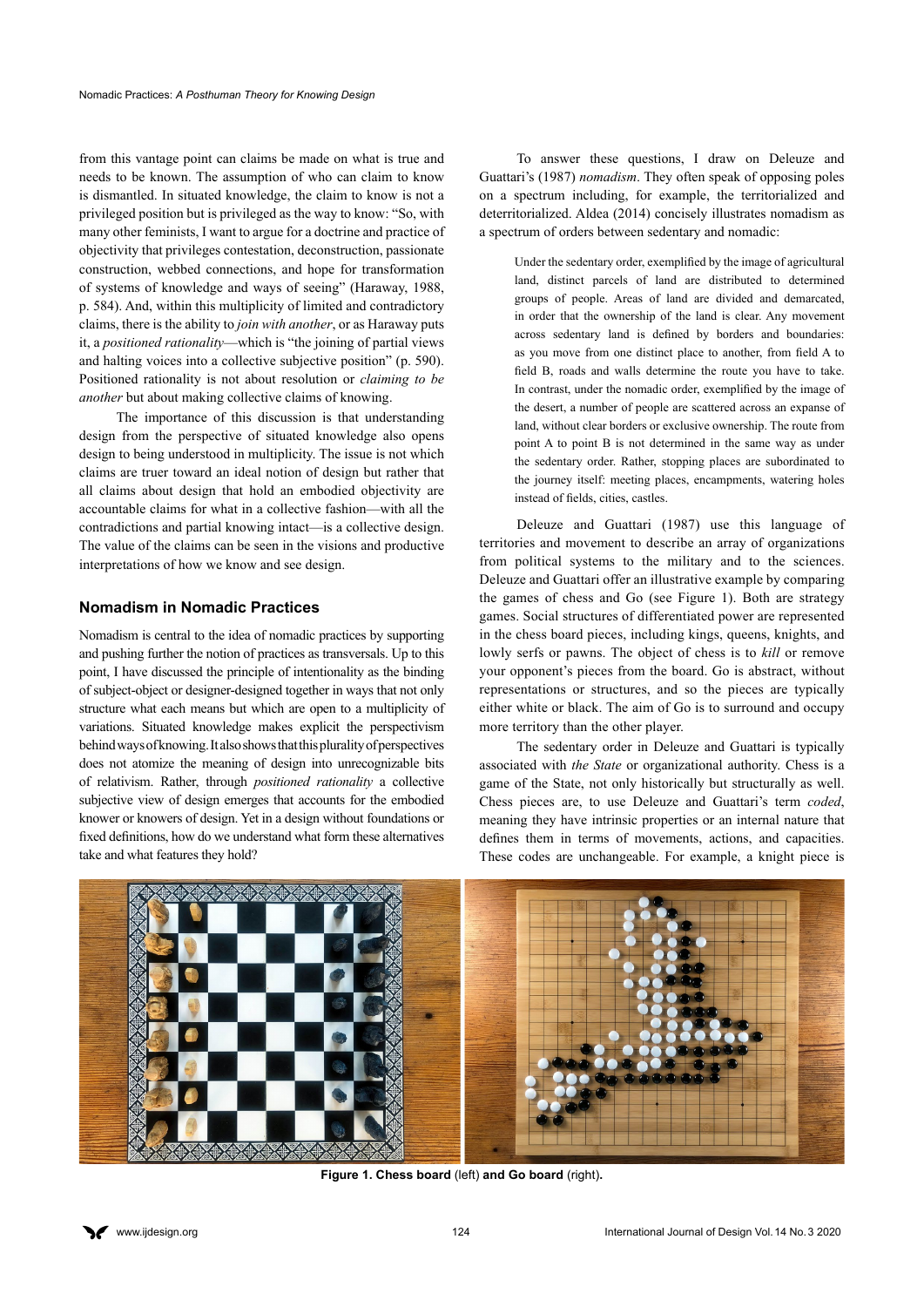intrinsically different from a queen, because the knight can move on the board in the shape of an *L*, whereas a queen can move in any straight line across the length of the board. A player is understood as the totality of all her pieces on the board. These pieces are part of a hierarchical organization, from pawns to king, and have power relative to their place in the hierarchy. This echoes the idea of agricultural land as sedentary, members of which are clearly divisible and accorded individual capacities. Even the board of chess is a matter of borders and boundaries divided between opponents down the center of the board. Go, a completely different strategy game, is what Deleuze and Guattari (1987) see as nomadic in its order. The pieces are "anonymous, collective, or third-person" (p. 352), featureless and nonreferential. Typically, the pieces are either black or white stones or pellets, but in principle any two contrasting forms will do. Go pieces have no coded or intrinsic properties, only situational properties acquired externally through the placement of other Go pieces. This establishes a clear difference in gameplay where chess pieces are *structural*, posing threats to opponents in concert with other chess pieces and the positions of the opponents' pieces. Go pieces are more nebulous, becoming parts of patterns and constellations. In the right circumstances, one Go piece can change the entire arrangement of the board and the game in a single move. Ultimately, as a war game, Deleuze and Guattari see chess as an "institutionalized, regulated, coded war with a front, a rear, battles", whereas Go "is a war without battle lines, with neither confrontation nor retreat, without battles even" (Deleuze & Guattari, 1987, p. 353).

 Deleuze and Guattari describe war machines (the military apparatuses of structures and strategies) and not just strategy games of war, as assemblages along the spectrum of sedentary and nomadic. More closely related to my aims of a non-disciplinary framing for design, Deleuze and Guattari describe sciences as sedentary and nomadic. Major science, what I have described as disciplinary, is sedentary. Minor science, what I have described as practices, is nomadic. Again, it is important to caution that this is a distinction on a spectrum rather than an explicit opposition, what DeLanda (2016) refers to as *parameters*, is a matter of emphasis, in one direction or another. Major science is axiomatic, producing laws and principles by which to question or investigate phenomena. Minor science follows phenomena, allowing the phenomena to pose problems. DeLanda details this distinction further:

Deleuze and Guattari include other characteristics of minor and major fields in addition to the contrast between the problematic and axiomatic approaches, and between the practice of following phenomena rather than interrogating them using predefined categories or laws. The authors [Deleuze  $\&$  Guattari] argue that while minor science concerns itself with flows, major science treats fluids as a special case of a theory of solids; while minor science deals with becoming, major science concerns itself with what is stable, eternal, identical, and constant... (p. 96)

DeLanda (2016) expands on Deleuze and Guattari's (2014) analysis of major and minor sciences in a case study of chemistry, that like most scientific fields aspires to the status of a major science, all the while demonstrating the nomadic characteristics of a minor science. Here, I have expanded on this idea to make the point that nomadic practices will treat design as a minor science, emphasizing the nomadic parameter of pursuing phenomena to generate problems in ways that constantly move across territories, settling and unsettling (territorializing and deterritorializing in the language of Deleuze and Guattari), all the while avoiding laws, principles, foundations, territorial claims, and hierarchical structures.

Nomadism contributes centrally to the idea of nomadic practices, revealing an enabling approach to traverse across territories, avoiding disciplinary structures. Equally important, it moves to the fore the ongoing emergence of the phenomena of which a given design *follows* or *gathers* around. Lastly, it makes understanding a particular nomadic practice of design a matter of describing the relational features it holds.

### **Nomadic Practices**

At the risk of making the *destination* of the article seemingly abrupt in relation to the journey of getting here (though in keeping with the nomadic approach), I will end with a succinct description of the features of nomadic practices. Nomadic practices can be described as having three features:

- *Multiplicity of intentionalities* is the plurality with which designers and the *something* designed are mutually constituted across different nomadic practices. Nomadic practices are shared intentionalities in which designers gather around different ways to structure possibilities of designing.
- *Situated knowing* is the way knowledge of the particular *something* to design of nomadic practices is created. The knower or designer is embodied, situated, and made visible with respect to any claims of what is known about design. As a result, nomadic practices offer multiple ways to know design resulting in knowledge that is diverse and collective.
- The *nomadism* of nomadic practices refigures design from a single territorial discipline to a multiplicity of concurrent, allied, non-allied, collaborative, competitive, contradictory, or aligned practices of design marked by who gathers around a particular something to design. There is a plurality of gatherings that traverse across a landscape, territorializing and deterritorializing, as they go, following the somethings they design—wherever that may lead, often crossing paths to contest or form allegiances with other nomadic practices.

The accountability or credibility of nomadic practices is established in various ways. One is through the embodied objectivity of making visible the knower of the nomadic practice and the ways of knowing. Secondly, nomadism structures nomadic practices as gatherings of knowers/designers around a particular notion of design and its accompanying *something*. As a gathering, nomadic practices are accountable based on who and what they gather both in quantity and kind. Further, nomadic practices are much more fluid and dynamic than disciplines since they can grow or fade depending on the attraction to gather or not within a given shared intentionality.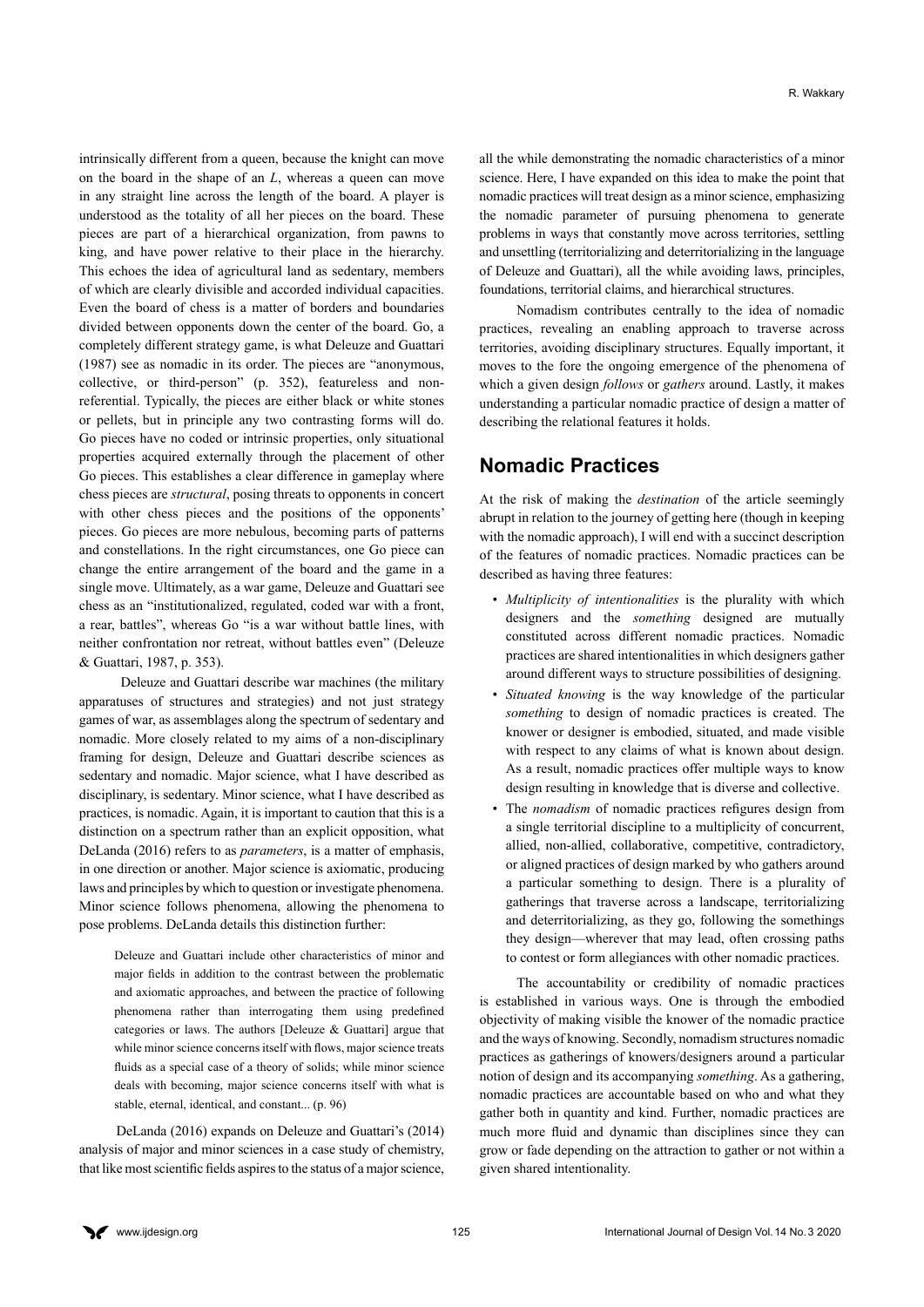To give up on a claim to universalism, as nomadic practices do, is to also abandon ideas of generalizable knowledge. In many respects, epistemological theories of design like conceptual constructs (Stolterman & Wiberg, 2010) or intermediate knowledge and strong concepts (Höök & Löwgren, 2012) have already argued against universal principles in exchange for propositional and materialist understandings of how design knowing is generated and shared. Nomadic practices take this a step further, and in doing so emphasize a collective approach to knowledge and its creation. Firstly, generative metaphors make clear that, regardless of how we may now reconceptualize design practices, we will have inherited a history of knowing that can be appropriated and above all else shared. However, this asserts the need to investigate historical narratives beyond the hegemonic as with the critical work of undoing long-silenced narratives of design (Rosner, 2018) or exposing the past racial encodings of technology (Benjamin, 2019). Moving forward, nomadic practices are dynamic and on the move such that their trajectories are defined by intersections, divergences, contestations, and temporary alliances with other nomadic practices in which knowing and know-how cross-pollinates and is shared. Thinking of knowledge collectively and shared across nomadic practices rather than an abstract and generalizable theoretical foundation for all practices, points to what Haraway refers to as a *radical multiplicity* of knowledge that is far richer and more diverse than a singular discipline (Haraway, 1988).

So, what can be done with nomadic practices? Elsewhere, I have explored in detail how nomadic practices can be used retrospectively to reconceptualize past design practices (Wakkary, 2021). Each of these practices is governed by different intentionalities and develops particular knowledge and know-how to sustain their practice. For example, the *nomadic practice of designing artifacts* describes the design researchers in HCI and participatory design that hold the shared intentionality of designing artifacts that contribute to human progress by supporting complex human use and considering social-psychological factors. I elaborate on how a social enterprise like the *Fairphone* is an artifact in that it strives for progressive human use and creation of technologies (Akemu et al., 2016). I also describe what I call the *nomadic practice of designing* objects in which designer*s are*  constituted as moralists who *design objects* based on ethical and aesthetic principles to attain a certain virtue through design that is normative or prescriptive. I discuss how Rams' design works like the Braun Pocket Receivers are a form of design asceticism in which Ram urges *as little design as possible* in order to create enduring goods of a higher order (Lovell et al., 2011). Nomadic practices reconfigure past affinities and associations in new ways such that speculative design like *Kar-a-sutra* by Bellini (1972), an unwavering critique of consumer capitalism, shares an intentionality with Rams and Braun products. Both design from a shared morality and prescriptive ideal of what a design object should be. Lastly, I describe the *nomadic practice* of *designing products* in which professional designers like UX designers at Facebook or product companies direct themselves at a commercial world in which products aim to serve the human economic goals

of fair transactions between profit and consumer satisfaction. These multiple framings of design are grounded in the idea of different ways of addressing the world through design or different intentionalities made up of differently constituted subject-objects of design. Nomadic practices show the possibility to design with important and central differences from other practices, and where there are commonalities these emerge not from a singular foundation but from ongoing cooperation, overlaps, and appropriations across each of the nomadic practices.

However, the point for me in theorizing nomadic practices is to create an epistemological opening for new ways of conceptualizing design. And, specifically, to do so by removing epistemological hurdles of humanist disciplines such that how we know design could be more expansive and diverse. My particular pursuit is to investigate a posthumanist design that runs counter to humanist ideals and the structures that support them. I refer to this as *nomadic practice of designing things* in which I investigate a practice of design to better cohabit our world with species and matter that are not human. I describe things—nonhumans made by designers—that are agentic and vital and so capable on the one hand of transforming the world on their own and on the other hand contribute as a nonhuman designer together with humans. The nomadic practice I explore here is one in which human designers are entangled with nonhuman designers to design things with humility in an approach I call *designing-with* (Wakkary, 2021).

The aim of this article is to see design in expansive terms as I described above and to invite others to critically imagine, assemble, and act through other nomadic practices. The hope is that through the removal of epistemological barriers set by seeing design as a humanist discipline, we can collectively engage design as a plurality of intentionalities that include decolonizing worlds, multi-species relations, technofashion, critical-zone networks, racial justice policies, and countless others.

In conclusion, the theory of nomadic practices has a particular and pragmatic role to play in my research. I use it as an intellectual argument to pry open space to discuss a shared intentionality of design that is not afforded in humanist notions of disciplines. The article traces related approaches including paradigms, programs, and generative metaphors and draws from these in combination with posthuman commitments of phenomenological intentionalities, situated knowledge, and nomadism to develop a theory of nomadic practices. The aim of this work is to find an alternative structure to a humanist discipline for design such that design practices can be seen as relational, expansive, and plural.

# **Acknowledgements**

I am indebted to a great number of colleagues and friends who reviewed versions of this draft in its book form and in preparation for this article, including Gabriela Aceves Sepúlveda, Tamara Alvarez, Alissa Antle, Audrey Desjardins, Laura Devendorf, Laura Forlano, Cindy Lin, William Odom, James Pierce, Robert Rosenberger, Oscar Tomico, Peter-Paul Verbeek, MIT Press, and *International Journal of Design* anonymous reviewers, all of whom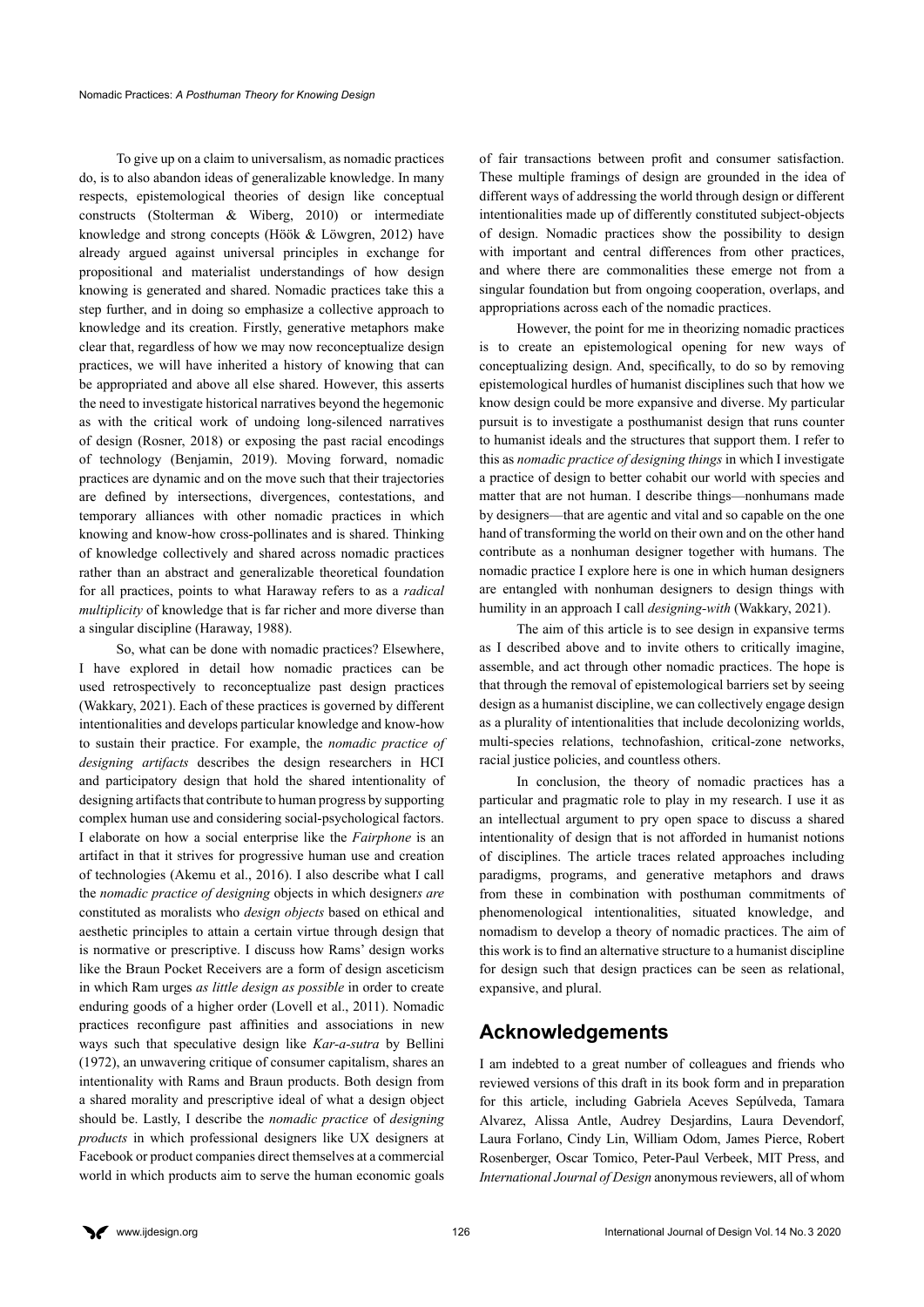offered invaluable feedback. I especially want to thank those I work with in the Everyday Design Studio who scrutinized and critiqued this text with me, namely Doenja Oogjes, Armaghan Behzad Behbahani, Xiao Zhang, Jordan Eshpeter, Ce "Kimi" Zhong, Henry Lin, Tiffany Wun, Nico Brand, Min Young, and Jordan White. I also thank the Social Sciences and Humanities Research Council (SSHRC) and the Natural Sciences and Engineering Research Council (NSERC) of Canada for funding this research.

### **Endnotes**

<span id="page-10-0"></span>[1.](#page-0-0) This article is an adaptation of the "Nomadic Practices" chapter in Wakkary's (2021) book, *Things we could design: For more than human-centered worlds* (Ch. 2). [https://mitpress.mit.edu/](https://mitpress.mit.edu/books/things-we-could-design) [books/things-we-could-design](https://mitpress.mit.edu/books/things-we-could-design)

### **References**

- 1. Agre, P. E. (1997). *Computation and human experience. Cambridge,* UK: Cambridge University Press.
- 2. Akemu, O., Whiteman, G., & Kennedy, S. (2016). Social enterprise emergence from social movement activism: The Fairphone case. *Journal of Management Studies, 53*(5), 846-877.
- 3. Aldea, E. (2014). *Nomads and migrants: Deleuze, Braidotti and the European union in 2014*. Retrieved from [http://www.](http://www.opendemocracy.net/can-europe-make-it/eva-aldea/nomads-and-migrants-deleuze-braidotti-and-european-union-in-2014
) [opendemocracy.net/can-europe-make-it/eva-aldea/nomads](http://www.opendemocracy.net/can-europe-make-it/eva-aldea/nomads-and-migrants-deleuze-braidotti-and-european-union-in-2014
)[and-migrants-deleuze-braidotti-and-european-union-in-2014](http://www.opendemocracy.net/can-europe-make-it/eva-aldea/nomads-and-migrants-deleuze-braidotti-and-european-union-in-2014
)
- 4. Andersen, K., Wakkary, R., Devendorf, L., & McLean, A. (2019). Digital crafts-machine-ship: Creative collaborations with machines. *Interactions, 27*(1), 30-35.
- 5. Bellini, M. (1972). Kar-a-sutra. In E. Ambasz (Ed.), *Italy, the new domestic landscape* (pp. 200-210). New York, NY: Museum of Modern Art.
- 6. Benjamin, R. (2019). *Race after technology: Abolitionist tools for the New Jim Code* (1st ed.). Cambridge, UK: Polity.
- 7. Bødker, S. (2006). When second wave HCI meets third wave challenges. In *Proceedings of the 4th Nordic Conference on Human-computer Interaction* (pp. 1-8). New York, NY: ACM.
- 8. Bostrom, N. (2005). A history of transhumanist thought. *Journal of Evolution and Technology, 14*(1), 1-25.
- 9. Braidotti, R. (2012). *Nomadic theory: The portable Rosi Braidotti*. New York, NY: Columbia University Press.
- 10. Braidotti, R. (2013). *The posthuman.* Cambridge, UK: Polity.
- 11. Cross, N. (2006). *Designerly ways of knowing.* London, UK: Springer-Verlag London.
- 12. DeLanda, M. (2016). *Assemblage theory.* Scotland, UK: Edinburgh University Press.
- 13. Deleuze, G., & Guattari, F. (1987). *Thousand plateaus: Capitalism and schizophrenia* (2nd ed.). Minneapolis, MN: University of Minnesota Press.
- 14. Devendorf, L., De Kosnik, A., Mattingly, K., & Ryokai, K. (2016). Probing the potential of post-anthropocentric 3D printing. In *Proceedings of the Conference on Designing Interactive Systems* (pp. 170-181). New York, NY: ACM.
- 15. Devendorf, L., & Ryokai, K. (2015). Being the machine: Reconfiguring agency and control in hybrid fabrication. In *Proceedings of the 33rd Conference on Human Factors in Computing Systems* (pp. 2477-2486). New York, NY: ACM.
- 16. DiSalvo, C., & Lukens, J. (2011). Nonanthropocentrism and the non-human in design: Possibilities for designing new forms of engagement with and through technology. In L. Forlana, M. Foth, C. Satchell, & M. Gibbs (Eds.), *From social butterfly to engaged citizen: Urban informatics, social media, ubiquitous computing, and mobile technology to support citizen engagement* (pp. 440-460). Cambridge, MA: MIT Press.
- 17. Encinas, E., Durrant, A. C., Mitchell, R., & Blythe, M. (2020). Metaprobes, metaphysical workshops and sketchy philosophy. In *Proceedings of the Conference on Human Factors in Computing Systems* (pp. 1-13). New York, NY: ACM.
- 18. Escobar, A. (2018). *Designs for the pluriverse: Radical interdependence, autonomy, and the making of worlds.*  London, UK: Duke University Press.
- 19. Frauenberger, C. (2019). Entanglement HCI the next wave? *ACM Transactions on Computer-Human Interaction, 27*(1), Article 2.<https://doi.org/10.1145/3364998>
- 20. Fry, T. (1999). N*ew design philosophy: An introduction to defuturing* (1st ed.). Sydney, Australia: University of New South Wales Press.
- 21. Gaver, W., Blythe, M., Boucher, A., Jarvis, N., Bowers, J., & Wright, P. (2010). The prayer companion: Openness and specificity, materiality and spirituality. In *Proceedings of the Conference on Human Factors in Computing Systems*  (pp. 2055-2064). New York, NY: ACM.
- 22. Giaccardi, E., Cila, N., Speed, C., & Caldwell, M. (2016). Thing ethnography: Doing design research with non-humans. In *Proceedings of the Conference on Designing Interactive Systems* (pp. 377-387). New York, NY: ACM.
- 23. Hallnäs, L., & Redström, J. (2001). Slow technology: Designing for reflection. *Personal Ubiquitous Computing, 5,* 201-212.
- 24. Haraway, D. (1988). Situated knowledges: The science question in feminism and the privilege of partial perspective. *Feminist Studies, 14*(3), 575-599.
- 25. Harrison, S., Tatar, D., & Sengers, P. (2007, May 1). *The three paradigms of HCI.* Paper presented at the SIGCHI Conference on Human Factors in Computing Systems (alt. chi session), San Jose McEnery Convention Center, San Jose, CA. Retrieved from [http://people.cs.vt.edu/srh/Downloads/](http://people.cs.vt.edu/srh/Downloads/TheThreeParadigmsofHCI.pdf) [TheThreeParadigmsofHCI.pdf](http://people.cs.vt.edu/srh/Downloads/TheThreeParadigmsofHCI.pdf)
- 26. Hauser, S. (2018). *Design-oriented HCI through postphenomenology* (Doctoral dissertation). Simon Fraser University, Burnaby, Canada.
- 27. Hauser, S., Oogjes, D., Wakkary, R., & Verbeek, P. -P. (2018). An annotated portfolio on doing postphenomenology through research products. In *Proceedings of the Conference on Designing Interactive Systems* (pp. 459-471). New York, NY: ACM.
- 28. Hayles, N. K. (1999). *How we became posthuman: Virtual bodies in cybernetics, literature, and informatics* (1st ed.). Chicago, IL: University of Chicago Press.